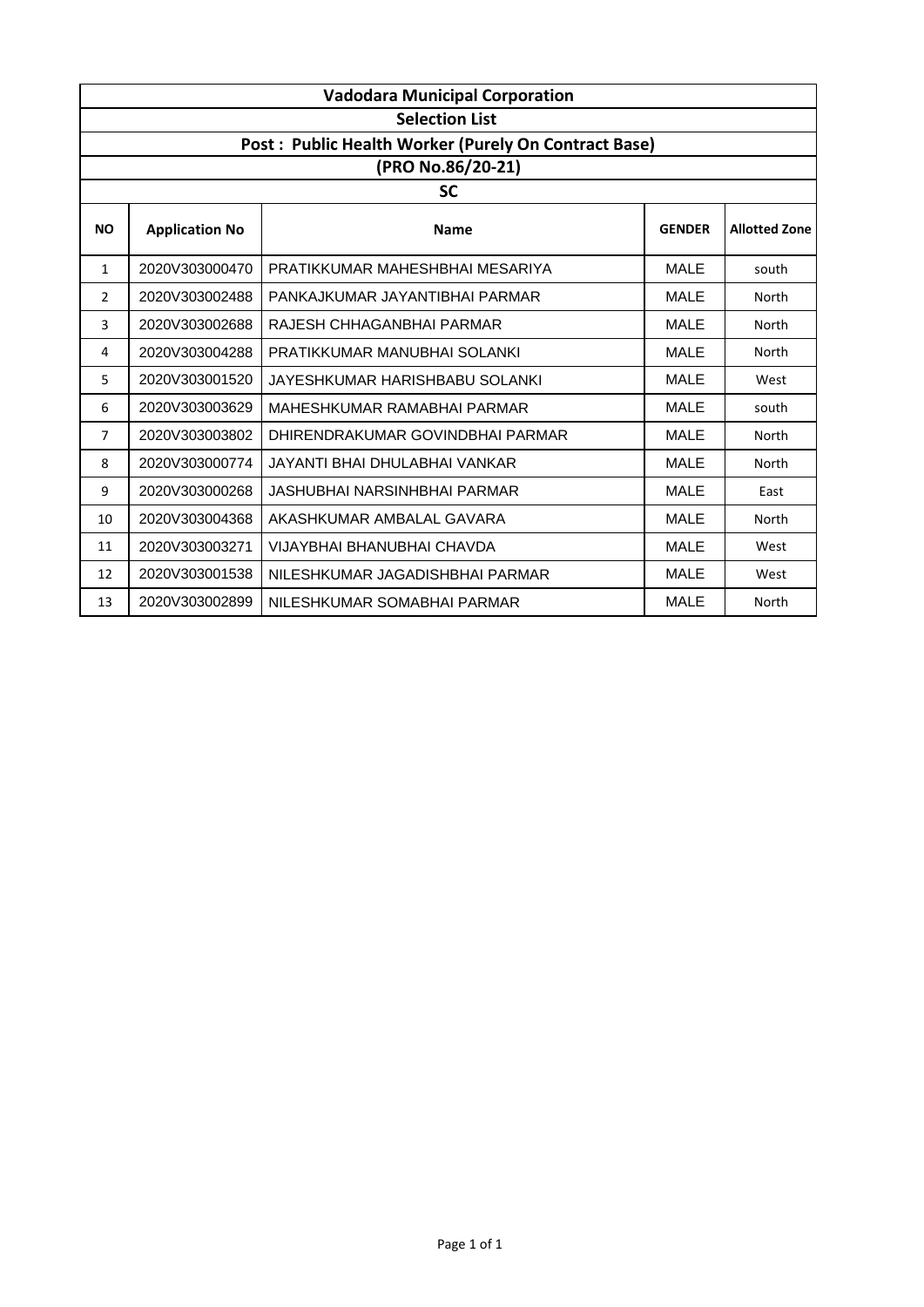| <b>Vadodara Municipal Corporation</b> |                       |                                                                           |               |                      |  |
|---------------------------------------|-----------------------|---------------------------------------------------------------------------|---------------|----------------------|--|
|                                       | <b>Selection List</b> |                                                                           |               |                      |  |
|                                       |                       | Post: Public Health Worker (Purely On Contract Base)<br>(PRO No.86/20-21) |               |                      |  |
|                                       |                       | <b>ST</b>                                                                 |               |                      |  |
| ΝO                                    | <b>Application No</b> | <b>Name</b>                                                               | <b>GENDER</b> | <b>Allotted Zone</b> |  |
| $\mathbf{1}$                          | 2020V303003432        | <b>HIRVA DEVJIBHAI DAMOR</b>                                              | <b>FEMALE</b> | East                 |  |
| $\overline{2}$                        | 2020V303003475        | DHARMESHKUMAR MANUBHAI BHABHOR                                            | <b>MALE</b>   | North                |  |
| 3                                     | 2020V303002325        | <b>VIJAYKUMAR ANILBHAI DINDOR</b>                                         | <b>MALE</b>   | West                 |  |
| 4                                     | 2020V303001676        | PRAVINKUNAR MOHANBHAI BILVAL                                              | <b>MALE</b>   | East                 |  |
| 5                                     | 2020V303002333        | ALPESHKUMAR ANILBHAI DINDOR                                               | <b>MALE</b>   | West                 |  |
| 6                                     | 2020V303004361        | VIPULBHAI SHANKARBHAI BAMANIYA                                            | <b>MALE</b>   | West                 |  |
| $\overline{7}$                        | 2020V303000316        | MUKESHBHAI TARSINGBHAI HATHILA                                            | <b>MALE</b>   | East                 |  |
| 8                                     | 2020V303002501        | KETANKUMAR GAVAJIBHAI BHABHOR                                             | <b>MALE</b>   | East                 |  |
| 9                                     | 2020V303003126        | DHAVALKUMAR VITTHALBHAI RATHVA                                            | <b>MALE</b>   | North                |  |
| 10                                    | 2020V303003378        | NAYANKUMAR SHANABHAI PATELIYA                                             | <b>MALE</b>   | North                |  |
| 11                                    | 2020V303000550        | KIRANBHAI RANJITBHAI NISARTA                                              | <b>MALE</b>   | West                 |  |
| 12                                    | 2020V303000193        | DHANABHAI AMRABHAI DAMOR                                                  | <b>MALE</b>   | South                |  |
| 13                                    | 2020V303001826        | PARESHBHAI GAMABHAI BHAGORA                                               | <b>MALE</b>   | West                 |  |
| 14                                    | 2020V303003705        | <b>BHARATKUMAR HAKLABHAI CHAREL</b>                                       | <b>MALE</b>   | East                 |  |
| 15                                    | 2020V303001883        | HITESHBHAI JANDUBHAI RATHVA                                               | <b>MALE</b>   | East                 |  |
| 16                                    | 2020V303002644        | MAHESHBHAI BABUBHAI PATEL                                                 | <b>MALE</b>   | North                |  |
| 17                                    | 2020V303003471        | ROHITABEN BHARATBHAI MACHHAR                                              | <b>FEMALE</b> | West                 |  |
| 18                                    | 2020V303002765        | JAYESHKUMAR LAXMANBHAI PAGI                                               | <b>MALE</b>   | South                |  |
| 19                                    | 2020V303002892        | NARESHKUMAR SOMABHAI RATHVA                                               | MALE          | North                |  |
| 20                                    | 2020V303005186        | VIPUL DHANSINGBHAI RATHVA                                                 | <b>MALE</b>   | East                 |  |
| 21                                    | 2020V303004341        | KHEMABHAI SHANKARBHAI DINDOR                                              | <b>MALE</b>   | North                |  |
| 22                                    | 2020V303000596        | MAHENDRABHAI GALABHAI DINDOR                                              | <b>MALE</b>   | West                 |  |
| 23                                    | 2020V303002820        | AMITKUMAR RAMESHKUMAR PAGI                                                | <b>MALE</b>   | South                |  |
| 24                                    | 2020V303002621        | JIGNESHKUMAR ARJUNBHAI GAMIT                                              | <b>MALE</b>   | South                |  |
| 25                                    | 2020V303000251        | MALAVKUMAR DIPAKBHAI CHAUDHARI                                            | <b>MALE</b>   | South                |  |
| 26                                    | 2020V303002358        | HARISHKUMAR VIPINBHAI RATHVA                                              | <b>MALE</b>   | South                |  |
| 27                                    | 2020V303002744        | DINESHBHAI CHATURBHAI DODIYAR                                             | <b>MALE</b>   | West                 |  |
| 28                                    | 2020V303002776        | MANOJKUMAR MANSUKHBHAI SANGADA                                            | <b>MALE</b>   | West                 |  |
| 29                                    | 2020V303001341        | SANTOSH BHURSINGBHAI BHURIYA                                              | <b>MALE</b>   | West                 |  |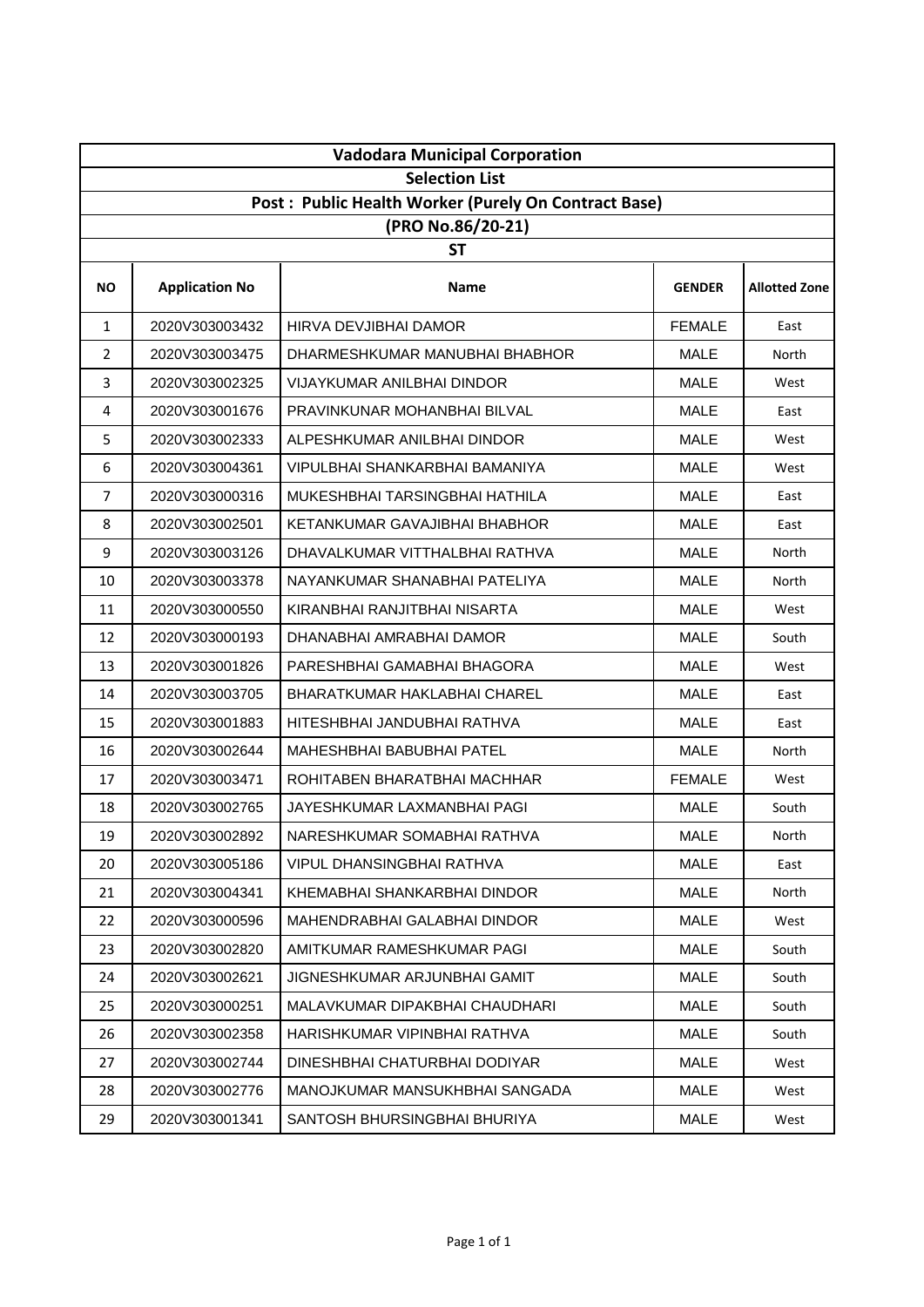| <b>Vadodara Municipal Corporation</b>                |                                 |                                  |               |                      |  |  |  |
|------------------------------------------------------|---------------------------------|----------------------------------|---------------|----------------------|--|--|--|
| <b>Selection List</b>                                |                                 |                                  |               |                      |  |  |  |
| Post: Public Health Worker (Purely On Contract Base) |                                 |                                  |               |                      |  |  |  |
|                                                      | (PRO No.86/20-21)<br><b>OBC</b> |                                  |               |                      |  |  |  |
|                                                      |                                 |                                  |               |                      |  |  |  |
| NO.                                                  | <b>Application No</b>           | Name                             | <b>GENDER</b> | <b>Allotted Zone</b> |  |  |  |
| $\mathbf{1}$                                         | 2020V303002687                  | NAVNEETKUMAR PARVATSINH BARIA    | MALE          | South                |  |  |  |
| $\overline{2}$                                       | 2020V303004956                  | MAYANKKUMAR GAGAJIBHAI SENDHAV   | <b>MALE</b>   | South                |  |  |  |
| 3                                                    | 2020V303001070                  | NIDHI JAYKUMAR SOLANKI           | <b>FEMALE</b> | West                 |  |  |  |
| 4                                                    | 2020V303001923                  | NILAMBEN KAMALSINH BARIA         | <b>FEMALE</b> | North                |  |  |  |
| 5                                                    | 2020V303003960                  | SANJAY KUMAR MAGANBHAI ZALA      | MALE          | South                |  |  |  |
| 6                                                    | 2020V303003065                  | MAHESHBHAI GANPATBHAI PADHIYAR   | <b>MALE</b>   | West                 |  |  |  |
| 7                                                    | 2020V303003272                  | SANJAY KUMAR LAXMANSINH CHAUHAN  | <b>MALE</b>   | East                 |  |  |  |
| 8                                                    | 2020V303002699                  | GAURAV RAMESHBHAI CHUNARA        | <b>MALE</b>   | South                |  |  |  |
| 9                                                    | 2020V303003257                  | GAURANG MAHENDRABHAI PANCHAL     | <b>MALE</b>   | East                 |  |  |  |
| 10                                                   | 2020V303001116                  | MANISHKUMAR JAYANTIBHAI VALAND   | <b>MALE</b>   | North                |  |  |  |
| 11                                                   | 2020V303001615                  | KAMLESHBHAI BACHUBHAI PADHIYAR   | MALE          | West                 |  |  |  |
| 12                                                   | 2020V303000011                  | NEEL MUKESHKUMAR CHHATRIWALA     | <b>MALE</b>   | East                 |  |  |  |
| 13                                                   | 2020V303003524                  | HARDIKKUMAR ARVINDBHAI BARIA     | <b>MALE</b>   | South                |  |  |  |
| 14                                                   | 2020V303001721                  | AKSHAYKUMAR VASANTBHAI DESAI     | <b>MALE</b>   | North                |  |  |  |
| 15                                                   | 2020V303002377                  | PAYALBEN KANUBHAI BARIYA         | <b>FEMALE</b> | North                |  |  |  |
| 16                                                   | 2020V303004561                  | VASU RASIKBHAI CHUNARA           | MALE          | North                |  |  |  |
| 17                                                   | 2020V303000220                  | KIRANKUMAR VRAJLAL TILAVAT       | <b>MALE</b>   | West                 |  |  |  |
| 18                                                   | 2020V303001352                  | SANDIPKUMAR SARTANBHAI PATEL     | <b>MALE</b>   | South                |  |  |  |
| 19                                                   | 2020V303002291                  | ANILBHAI SHANKARBHAI SOLANKI     | <b>MALE</b>   | West                 |  |  |  |
| 20                                                   | 2020V303004121                  | RITESHKUMAR RAMESHBHAI VALAND    | MALE          | North                |  |  |  |
| 21                                                   | 2020V303001061                  | PANKAJ RAMESHCHANDRA PRAJAPATI   | MALE          | South                |  |  |  |
| 22                                                   | 2020V303004532                  | SANJAYKUMAR RAMANBHAI PATEL      | MALE          | West                 |  |  |  |
| 23                                                   | 2020V303001134                  | RATANSINH CHANDRASINH PADHIYAR   | MALE          | North                |  |  |  |
| 24                                                   | 2020V303004542                  | MAIYODDIN ADAMBHAI SHAIKH        | MALE          | North                |  |  |  |
| 25                                                   | 2020V303002374                  | HASMUKHBHAI RAJUBHAI BARIYA      | <b>MALE</b>   | North                |  |  |  |
| 26                                                   | 2020V303003952                  | ANIL SHANKARBHAI CHUNARA         | MALE          | North                |  |  |  |
| 27                                                   | 2020V303000043                  | JIGNESHKUMAR NARANBHAI PRAJAPATI | MALE          | North                |  |  |  |
| 28                                                   | 2020V303000357                  | JAYESHKUMAR CHIMANLAL PANCHAL    | MALE          | West                 |  |  |  |
| 29                                                   | 2020V303002993                  | BHAVESH VINODBHAI PANCHAL        | <b>MALE</b>   | North                |  |  |  |
| 30                                                   | 2020V303003388                  | ARJUNSINH SARDARBHAI CHAUHAN     | MALE          | South                |  |  |  |
| 31                                                   | 2020V303004465                  | ANILBHAI JESINGBHAI BARIA        | MALE          | West                 |  |  |  |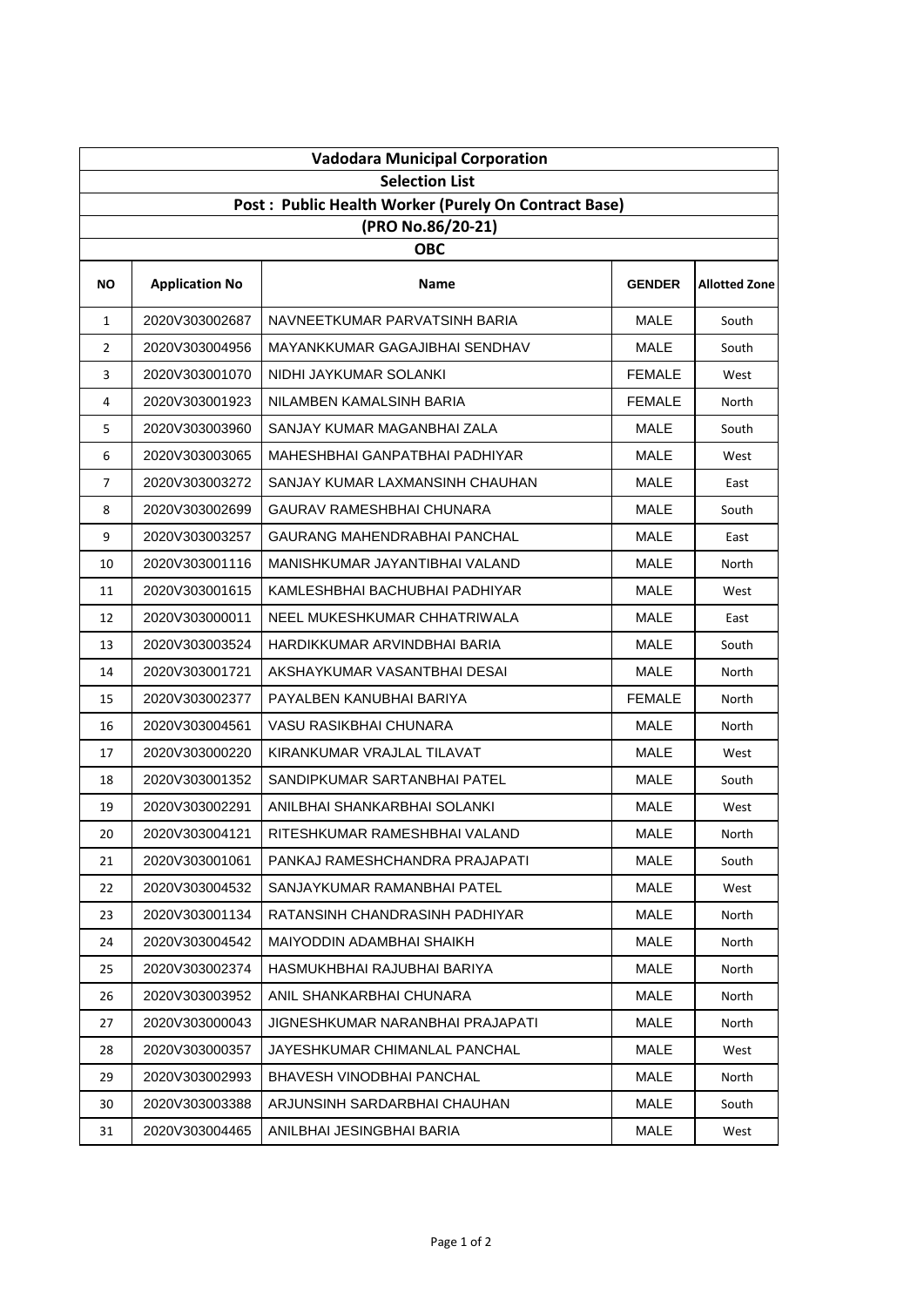|           | <b>Vadodara Municipal Corporation</b> |                                                      |               |                      |  |  |
|-----------|---------------------------------------|------------------------------------------------------|---------------|----------------------|--|--|
|           | <b>Selection List</b>                 |                                                      |               |                      |  |  |
|           |                                       | Post: Public Health Worker (Purely On Contract Base) |               |                      |  |  |
|           |                                       | (PRO No.86/20-21)                                    |               |                      |  |  |
|           |                                       | <b>OBC</b>                                           |               |                      |  |  |
| <b>NO</b> | <b>Application No</b>                 | Name                                                 | <b>GENDER</b> | <b>Allotted Zone</b> |  |  |
| 32        | 2020V303003466                        | KOMALBEN ODHAVJIBHAI VALA                            | <b>FEMALE</b> | West                 |  |  |
| 33        | 2020V303005157                        | AJITKUMAR FATESINH BARIA                             | MALE          | East                 |  |  |
| 34        | 2020V303002178                        | JITUBHAI RAMANBHAI VADI                              | MALE          | West                 |  |  |
| 35        | 2020V303003926                        | SURESHBHAI LALABHAI THAKOR                           | <b>MALE</b>   | West                 |  |  |
| 36        | 2020V303002757                        | KETAN BABUBHAI VAJA                                  | MALE          | West                 |  |  |
| 37        | 2020V303000738                        | SANDIPKUMAR JUVANSINH BARIA                          | <b>MALE</b>   | East                 |  |  |
| 38        | 2020V303002472                        | ROCKY RAYMUND MACWAN                                 | <b>MALE</b>   | North                |  |  |
| 39        | 2020V303002729                        | AKSHAY SANJAYBHAI CHUNARA                            | <b>MALE</b>   | North                |  |  |
| 40        | 2020V303001283                        | NILESHKUMAR RAMANBHAI PATEL                          | MALE          | North                |  |  |
| 41        | 2020V303000373                        | RAHULKUMAR GOVINDBHAI RANA                           | MALE          | South                |  |  |
| 42        | 2020V303001720                        | RAVI KUMAR RASIK BHAI MALI                           | <b>MALE</b>   | East                 |  |  |
| 43        | 2020V303001671                        | HIMANSHU AMRUTLAL PANCHAL                            | MALE          | South                |  |  |
| 44        | 2020V303004358                        | PAVANKUMAR VINODBHAI PARMAR                          | <b>MALE</b>   | West                 |  |  |
| 45        | 2020V303002294                        | MEHULBHAI DANSHANGBHAI KHER                          | <b>MALE</b>   | North                |  |  |
| 46        | 2020V303002987                        | JAGDISHBHAI UDESINH BARIA                            | MALE          | West                 |  |  |
| 47        | 2020V303001656                        | <b>VIJAYKUMAR BHAVANSINH BARIA</b>                   | <b>MALE</b>   | South                |  |  |
| 48        | 2020V303001628                        | MAYABEN ASHOKBHAI VAGHARI                            | <b>FEMALE</b> | East                 |  |  |
| 49        | 2020V303000698                        | DHARMENDRAKUMAR RAMANBHAI BARIYA                     | MALE          | South                |  |  |
| 50        | 2020V303001589                        | DHARMESHKUMAR BHAILALBHAI ZALA                       | <b>MALE</b>   | North                |  |  |
| 51        | 2020V303002464                        | MINAKSHIBEN AMRUTLAL TARAR                           | <b>FEMALE</b> | South                |  |  |
| 52        | 2020V303001351                        | NITABAHEN JAYANTIBHAI PATEL                          | <b>FEMALE</b> | South                |  |  |
| 53        | 2020V303000209                        | DHARMESHKUMAR LALLUBHAI PATEL                        | <b>MALE</b>   | North                |  |  |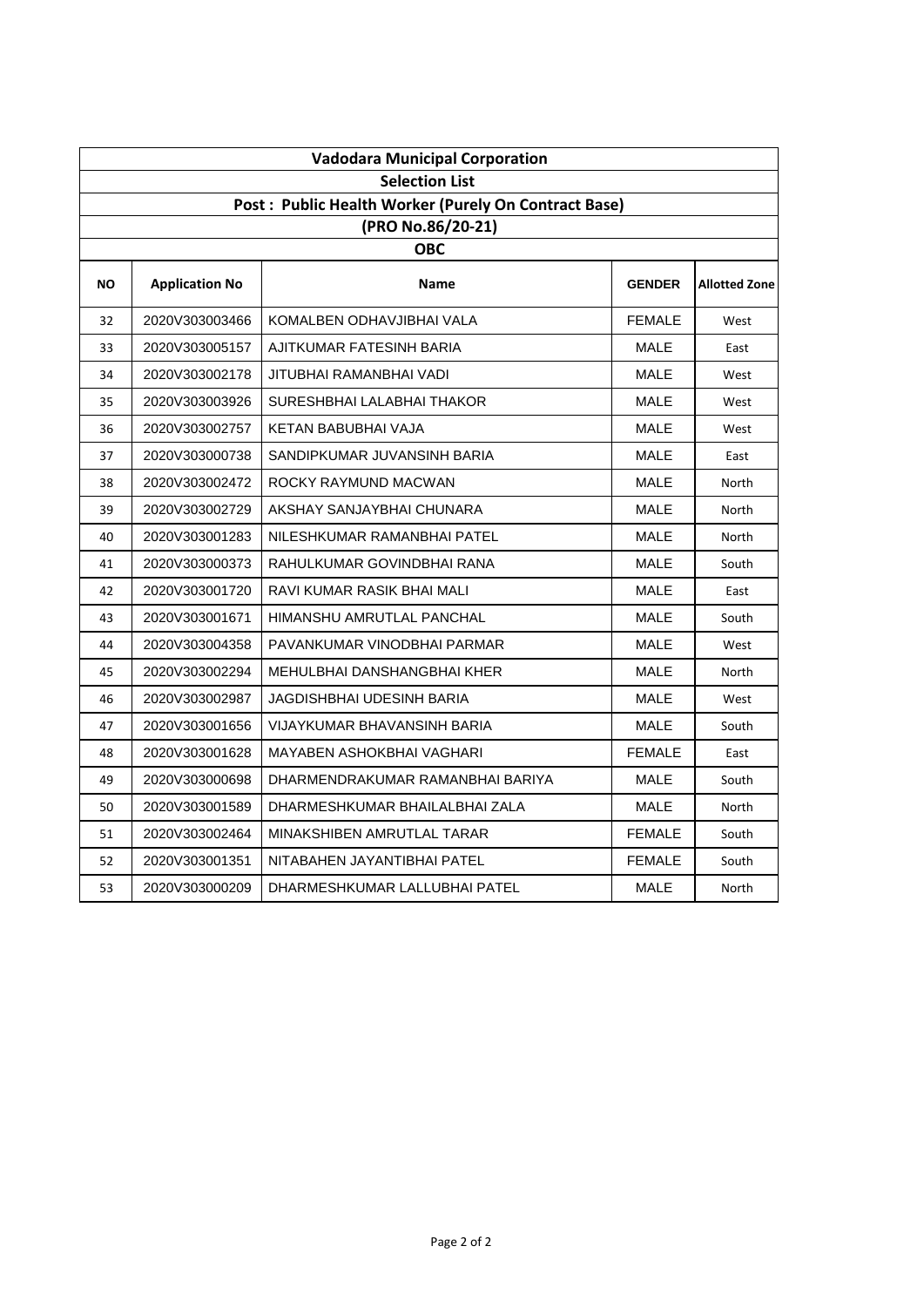| <b>Vadodara Municipal Corporation</b> |                                                      |                                     |               |                         |  |  |
|---------------------------------------|------------------------------------------------------|-------------------------------------|---------------|-------------------------|--|--|
|                                       | <b>Selection List</b>                                |                                     |               |                         |  |  |
|                                       | Post: Public Health Worker (Purely On Contract Base) |                                     |               |                         |  |  |
|                                       |                                                      | (PRO No.86/20-21)<br><b>GENERAL</b> |               |                         |  |  |
| <b>NO</b>                             | <b>Application No</b>                                | <b>Name</b>                         | <b>GENDER</b> | <b>Allotted</b><br>Zone |  |  |
| $\mathbf{1}$                          | 2020V303000758                                       | YUVRAJSINH KALYANSINH PARMAR        | <b>MALE</b>   | North                   |  |  |
| 2                                     | 2020V303000610                                       | NIKHILKUMAR MAHESHBHAI PATEL        | <b>MALE</b>   | West                    |  |  |
| 3                                     | 2020V303000397                                       | DHARMENDRASINH RAMSINH PADHIYAR     | <b>MALE</b>   | West                    |  |  |
| $\overline{4}$                        | 2020V303003231                                       | RAKESHKUMAR DHIRENDRASINH PADHIYAR  | <b>MALE</b>   | North                   |  |  |
| 5                                     | 2020V303003119                                       | MUJAMMILKHAN MAHEBOOBKHAN PATHAN    | <b>MALE</b>   | West                    |  |  |
| 6                                     | 2020V303002612                                       | RAKESHKUMAR MANGALBHAI PATEL        | <b>MALE</b>   | East                    |  |  |
| $\overline{7}$                        | 2020V303005206                                       | KAUSHIK GIRISHBHAI PANDYA           | <b>MALE</b>   | West                    |  |  |
| 8                                     | 2020V303000952                                       | PRANAV KUMAR HARSHADBHAI PATEL      | <b>MALE</b>   | East                    |  |  |
| 9                                     | 2020V303002335                                       | KALPESHKUMAR NARBHERAMBHAI PANDYA   | <b>MALE</b>   | North                   |  |  |
| 10                                    | 2020V303002683                                       | RAJESHKUMAR CHHAGANBHAI PARMAR      | <b>MALE</b>   | South                   |  |  |
| 11                                    | 2020V303002486                                       | DIPAK RAMANBHAI KAHAR               | <b>MALE</b>   | East                    |  |  |
| 12                                    | 2020V303003819                                       | SAGARKUMAR AMITKUMAR PUROHIT        | <b>MALE</b>   | North                   |  |  |
| 13                                    | 2020V303000672                                       | NILESHKUMAR GANPATSINH DABHI        | <b>MALE</b>   | North                   |  |  |
| 14                                    | 2020V303000911                                       | DHARMENDRAKUMAR BABUBHAI PARMAR     | <b>MALE</b>   | West                    |  |  |
| 15                                    | 2020V303001008                                       | RAMZAN RAHIMUDIN PATHAN             | <b>MALE</b>   | West                    |  |  |
| 16                                    | 2020V303002083                                       | ANILKUMAR GURUDAYAL RAJPUT          | <b>MALE</b>   | North                   |  |  |
| 17                                    | 2020V303002974                                       | MITESH KANUBHAI PARMAR              | <b>MALE</b>   | North                   |  |  |
| 18                                    | 2020V303000905                                       | HITESHKUMAR JASHVANTSINH PADHIYAR   | <b>MALE</b>   | West                    |  |  |
| 19                                    | 2020V303000402                                       | JAYDIPSINH MAHENDRASINH CHAUHAN     | <b>MALE</b>   | South                   |  |  |
| 20                                    | 2020V303004334                                       | KARAN NARAYANBHAI MALI              | <b>MALE</b>   | South                   |  |  |
| 21                                    | 2020V303000085                                       | ASHISH VIJAYBHAI TAILOR             | <b>MALE</b>   | South                   |  |  |
| 22                                    | 2020V303001881                                       | VANITABEN BAKULCHANDRA BHATT        | <b>FEMALE</b> | South                   |  |  |
| 23                                    | 2020V303002732                                       | HITESHKUMAR KANUBHAI KALARTHI       | <b>MALE</b>   | South                   |  |  |
| 24                                    | 2020V303001136                                       | PARVESH RAHIMUDIN PATHAN            | <b>MALE</b>   | West                    |  |  |
| 25                                    | 2020V303000098                                       | AKASH RAJUBHAI KHATRI               | <b>MALE</b>   | North                   |  |  |
| 26                                    | 2020V303000737                                       | TUSHARKUMAR NAVJIBHAI BODAR         | MALE          | North                   |  |  |
| 27                                    | 2020V303005261                                       | HIMMATSINH SOMABHAI PAGEE           | <b>MALE</b>   | East                    |  |  |
| 28                                    | 2020V303000498                                       | KASHYAPKUMAR MAHESHKUMAR SOLANKI    | <b>MALE</b>   | South                   |  |  |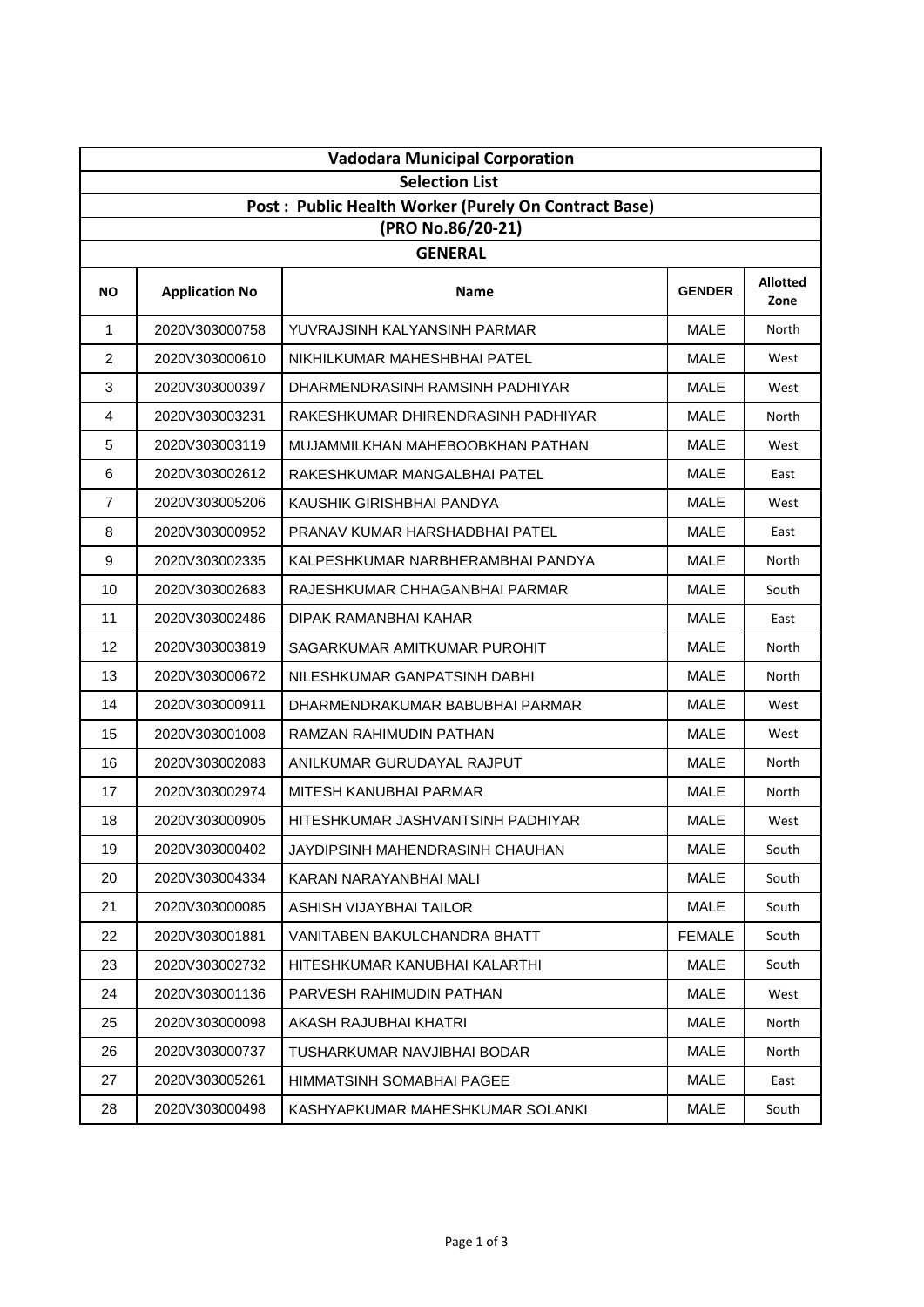| <b>Vadodara Municipal Corporation</b> |                                                      |                                      |               |                         |  |  |
|---------------------------------------|------------------------------------------------------|--------------------------------------|---------------|-------------------------|--|--|
|                                       | <b>Selection List</b>                                |                                      |               |                         |  |  |
|                                       | Post: Public Health Worker (Purely On Contract Base) |                                      |               |                         |  |  |
|                                       |                                                      | (PRO No.86/20-21)<br><b>GENERAL</b>  |               |                         |  |  |
| <b>NO</b>                             | <b>Application No</b>                                | Name                                 | <b>GENDER</b> | <b>Allotted</b><br>Zone |  |  |
| 29                                    | 2020V303001674                                       | MITALI NARENDRASINH BARIA            | <b>FEMALE</b> | North                   |  |  |
| 30                                    | 2020V303000052                                       | MAULIKKUMAR NAVINCHANDRA BHATT       | <b>MALE</b>   | South                   |  |  |
| 31                                    | 2020V303003297                                       | MANISHABEN BHAILALBHAI PARMAR        | <b>FEMALE</b> | East                    |  |  |
| 32                                    | 2020V303003205                                       | KETANKUMAR RAJUBHAI CHUNARA          | <b>MALE</b>   | East                    |  |  |
| 33                                    | 2020V303001020                                       | PANKAJKUMAR PRATAPSINH PADHIYAR      | <b>MALE</b>   | East                    |  |  |
| 34                                    | 2020V303001028                                       | <b>VIKRAMSINH MANSINH CHAWDA</b>     | <b>MALE</b>   | East                    |  |  |
| 35                                    | 2020V303000933                                       | SAGARKUMAR KAUSHIKKUMAR BHATT        | <b>MALE</b>   | South                   |  |  |
| 36                                    | 2020V303002907                                       | RAGHUVIRSINH FATEHSINH PARMAR        | <b>MALE</b>   | North                   |  |  |
| 37                                    | 2020V303000172                                       | PINKESH HARISHBHAI RAJPUT            | <b>MALE</b>   | East                    |  |  |
| 38                                    | 2020V303000785                                       | ROHANKUMAR KANUBHAI PATEL            | <b>MALE</b>   | East                    |  |  |
| 39                                    | 2020V303000404                                       | SUNILKUMAR BADAMILAL TELAR           | <b>MALE</b>   | South                   |  |  |
| 40                                    | 2020V303005016                                       | PANKAJBHAI BHIKHABHAI RABARI         | <b>MALE</b>   | East                    |  |  |
| 41                                    | 2020V303000622                                       | RAJENDRASINH KESHRISINH PARMAR       | <b>MALE</b>   | West                    |  |  |
| 42                                    | 2020V303003131                                       | RAJENDRA VIJAYSING RANA              | <b>MALE</b>   | West                    |  |  |
| 43                                    | 2020V303004924                                       | NIRAVKUMAR SALAMSINH PADHIYAR        | <b>MALE</b>   | North                   |  |  |
| 44                                    | 2020V303003117                                       | VIPULBHAI DHANSINGBHAI RATHVA        | <b>MALE</b>   | North                   |  |  |
| 45                                    | 2020V303005130                                       | RACHIT JAGDISH VYAS                  | <b>MALE</b>   | South                   |  |  |
| 46                                    | 2020V303001175                                       | DUSHYANTKUMAR NAROTTAMBHAI VAGHELA   | <b>MALE</b>   | East                    |  |  |
| 47                                    | 2020V303002234                                       | JAYDIPSINH JASHVANTSINH PADHIYAR     | <b>MALE</b>   | East                    |  |  |
| 48                                    | 2020V303002604                                       | JAYESHKUMAR MOHANSINH PADHIYAR       | <b>MALE</b>   | North                   |  |  |
| 49                                    | 2020V303000222                                       | SAURABH SUARYAKANTBHAI SOLANKI       | <b>MALE</b>   | South                   |  |  |
| 50                                    | 2020V303001548                                       | CHIRAGKUMAR JETHABHAI PATEL          | <b>MALE</b>   | East                    |  |  |
| 51                                    | 2020V303002460                                       | DHAVALSINH FATESINH SOLANKI          | <b>MALE</b>   | North                   |  |  |
| 52                                    | 2020V303003377                                       | JANESHKUMAR ROHITKUMAR KACHHIYAPATEL | <b>MALE</b>   | East                    |  |  |
| 53                                    | 2020V303001306                                       | GAUTAMKUMAR GANPATBHAI RATHVA        | <b>MALE</b>   | East                    |  |  |
| 54                                    | 2020V303002042                                       | MOHMMED FAISAL HANIF BHAI VAJAWALA   | <b>MALE</b>   | South                   |  |  |
| 55                                    | 2020V303002766                                       | GIRISHKUMAR JAGDISHBHAI PARMAR       | <b>MALE</b>   | West                    |  |  |
| 56                                    | 2020V303001633                                       | HIRALBEN RATILAL PADHIYAR            | <b>FEMALE</b> | North                   |  |  |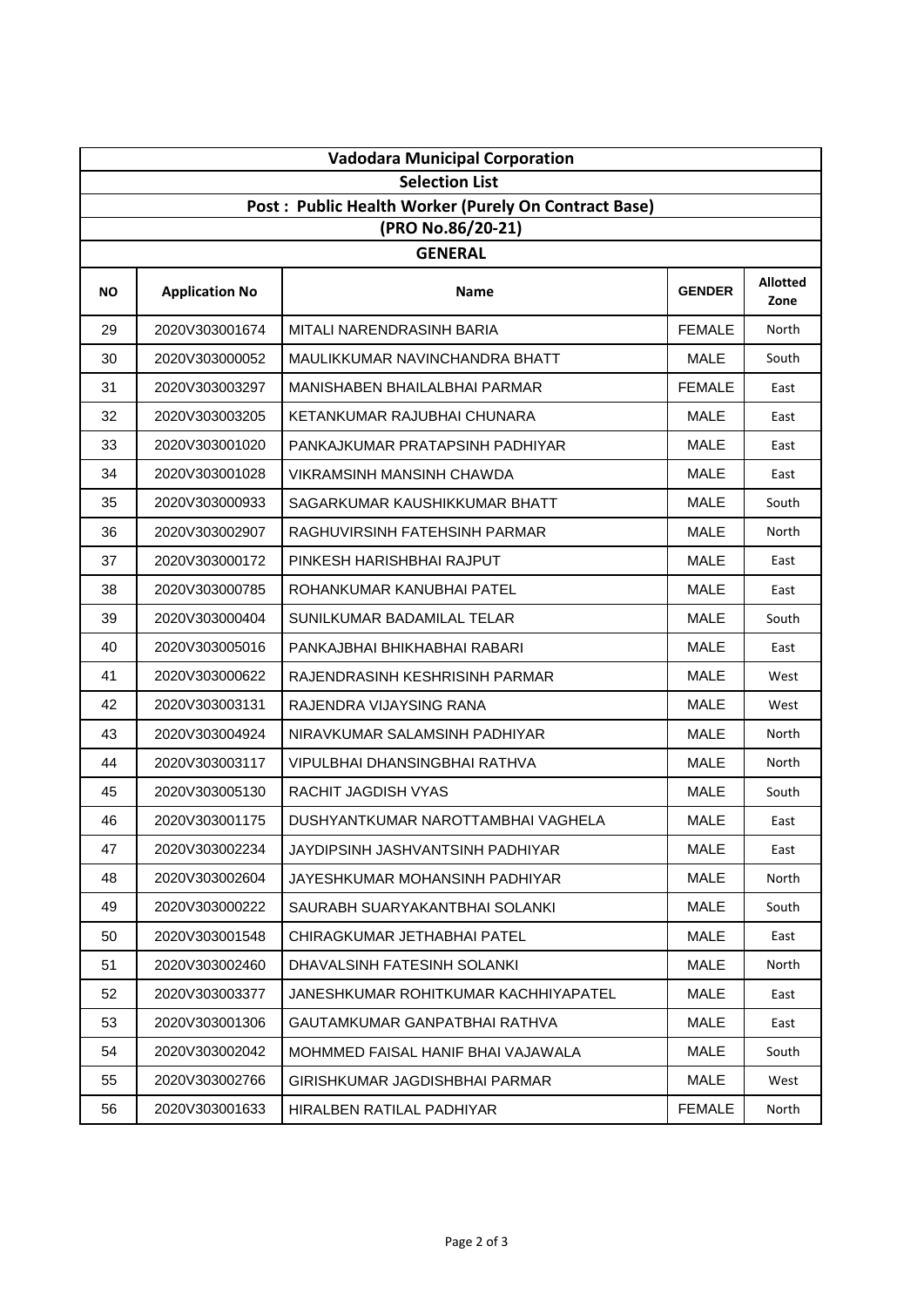| <b>Vadodara Municipal Corporation</b> |                       |                                                      |               |                         |  |
|---------------------------------------|-----------------------|------------------------------------------------------|---------------|-------------------------|--|
|                                       | <b>Selection List</b> |                                                      |               |                         |  |
|                                       |                       | Post: Public Health Worker (Purely On Contract Base) |               |                         |  |
|                                       |                       | (PRO No.86/20-21)<br><b>GENERAL</b>                  |               |                         |  |
| <b>NO</b>                             | <b>Application No</b> | Name                                                 | <b>GENDER</b> | <b>Allotted</b><br>Zone |  |
| 57                                    | 2020V303002338        | HASMUKH KARSHANBHAI JANI                             | <b>MALE</b>   | South                   |  |
| 58                                    | 2020V303001911        | RASHMIBEN MANHARBHAI BAROT                           | <b>FEMALE</b> | East                    |  |
| 59                                    | 2020V303000376        | ARVINDBHAI RANGITBHAI PADHIYAR                       | <b>MALE</b>   | West                    |  |
| 60                                    | 2020V303001792        | MANISHA GAURAVKUMAR MAKWANA                          | <b>FEMALE</b> | North                   |  |
| 61                                    | 2020V303004094        | KIRANKUMAR RAMANSINH RAVALJI                         | <b>MALE</b>   | West                    |  |
| 62                                    | 2020V303000239        | <b>VIJAYKUMAR CHANDULAL SOLANKI</b>                  | <b>MALE</b>   | South                   |  |
| 63                                    | 2020V303001091        | RAHULKUMAR KIRITBHAI CHAUHAN                         | <b>MALE</b>   | South                   |  |
| 64                                    | 2020V303001155        | SOHELKHAN YARUDDIN PATHAN                            | <b>MALE</b>   | West                    |  |
| 65                                    | 2020V303002672        | MITESHKUMAR ASHOKBHAI PADHIYAR                       | <b>MALE</b>   | South                   |  |
| 66                                    | 2020V303004196        | KASHIRAM SURESHBHAI RATHWA                           | <b>MALE</b>   | South                   |  |
| 67                                    | 2020V303004293        | AKSHAYKUMAR SURSINH VAGHELA                          | <b>MALE</b>   | East                    |  |
| 68                                    | 2020V303001924        | MAHESHBHAI JITSINH PADHIYAR                          | <b>MALE</b>   | East                    |  |
| 69                                    | 2020V303003147        | SAFVAN IQBAL TINDU                                   | <b>MALE</b>   | West                    |  |
| 70                                    | 2020V303001954        | <b>KETUL GOVINDLAL PATEL</b>                         | <b>MALE</b>   | East                    |  |
| 71                                    | 2020V303000990        | NITIN NAGINBHAI SOLANKI                              | <b>MALE</b>   | West                    |  |
| 72                                    | 2020V303002143        | MAHENDRASINH GULABSINH PADHIYAR                      | <b>MALE</b>   | East                    |  |
| 73                                    | 2020V303004201        | PRADIPSINH TAKHATSINH MAHIDA                         | <b>MALE</b>   | East                    |  |
| 74                                    | 2020V303002185        | <b>VIPUL BHARATBHAI CHUNARA</b>                      | <b>MALE</b>   | West                    |  |
| 75                                    | 2020V303000854        | ADITYAKUMAR BHARATBHAI JOSHI                         | <b>MALE</b>   | East                    |  |
| 76                                    | 2020V303000244        | DHAVAL VANRAJBHAI SOLANKI                            | <b>MALE</b>   | East                    |  |
| 77                                    | 2020V303000434        | MANISHKUMAR RASHMITKUMAR BAMANIYA                    | <b>MALE</b>   | West                    |  |
| 78                                    | 2020V303001945        | BHADRESHKUMAR SOMESHVAR SEVAK                        | <b>MALE</b>   | West                    |  |
| 79                                    | 2020V303001777        | KARAN SHYAMLAL SHAH                                  | MALE          | South                   |  |
| 80                                    | 2020V303002274        | BHAKTIBEN BHARATBHAI MACHHI                          | <b>FEMALE</b> | South                   |  |
| 81                                    | 2020V303003750        | JANAKBEN ARJUNBHAI PADHIYAR                          | <b>FEMALE</b> | North                   |  |
| 82                                    | 2020V303001084        | PRAVINBHAI CHIMANBHAI PADHIYAR                       | <b>MALE</b>   | North                   |  |
| 83                                    | 2020V303002148        | MEHUL JASHVANTSINH PADHIYAR                          | <b>MALE</b>   | West                    |  |
| 84                                    | 2020V303002157        | DHRUVIBAHEN JASHVANTKUMAR BHATIA                     | <b>FEMALE</b> | South                   |  |